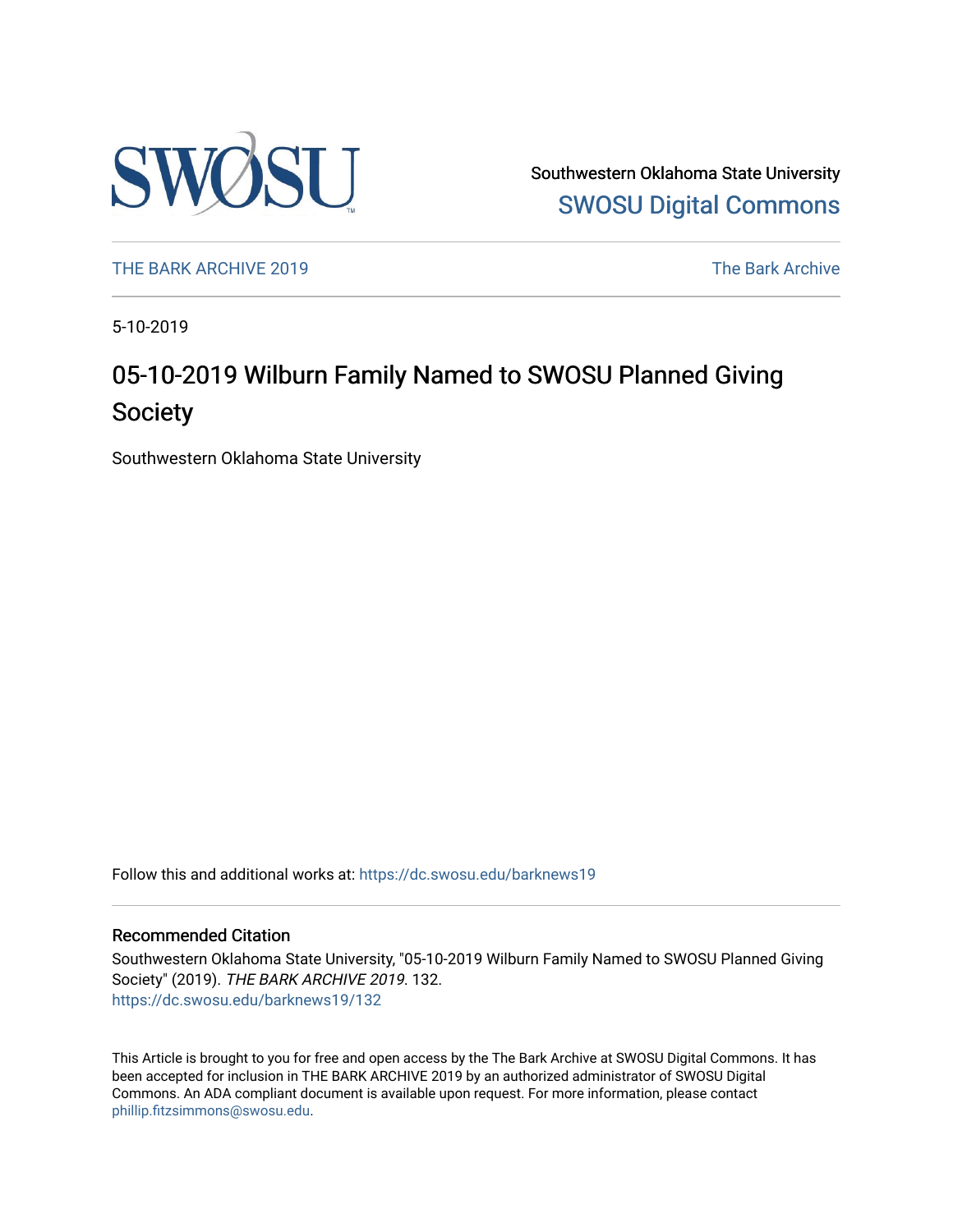

10 May, 2019





Gary and Linda Wilburn



The Late Orbie DeWayne Wilburn

# **Wilburn Family Named to SWOSU Planned Giving Society**

Dr. Randy L. Beutler, president of Southwestern Oklahoma State University (SWOSU) with locations in Weatherford and Sayre, is pleased to announce that Gary and Linda Wilburn (SWOSU Class of 1997) of Weatherford have been named to the SWOSU Tomorrows planned giving society.

The Wilburns have generously made provision for SWOSU in their estate planning. Their thoughtful investment in SWOSU will be used to provide scholarship support to SWOSU's students and to pay tribute to their son, the late Orbie DeWayne Wilburn. The Orbie DeWayne Wilburn Memorial Scholarship Fund was established in 2004 to provide scholarship support to Weatherford High School graduates who choose to pursue higher education at SWOSU.

"We consider it a privilege to assist SWOSU and facilitate the institution's mission to provide quality learning experiences and opportunities for all," the Wilburns said. "Our son was a proud SWOSU Bulldog."

Orbie was born May 31, 1983, in Weatherford. A graduate of Weatherford High School, Orbie was an outstanding state championship athlete and trap shooter as well as an accomplished student and dedicated volunteer. Orbie was joyfully pursuing his higher education at SWOSU and had just commenced his freshman year of study when a senseless tragedy ended his promising life on September 2, 2002.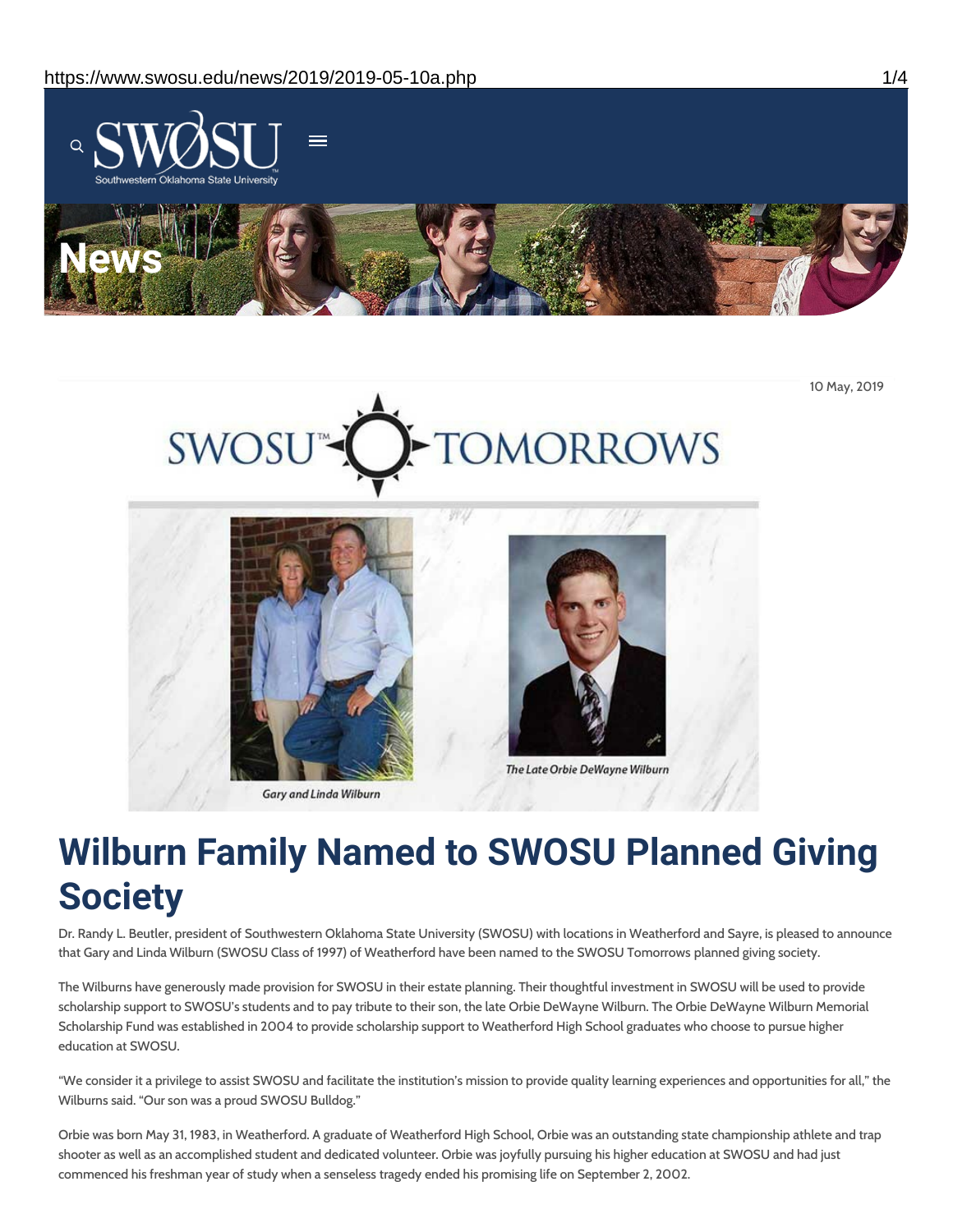#### https://www.swosu.edu/news/2019/2019-05-10a.php 2/4

"SWOSU stands firmly on the Hilltop today because of visionary private investors and partners like Gary and Linda Wilburn," said Beutler. "We are honored that the Wilburn Family chose SWOSU to help pay tribute to Orbie's life and legacy. Their generosity will enable SWOSU students far into the future to pursue higher living and higher learning and to help make the world a better place."

In order to better equip those who choose to remember SWOSU in their estate planning, the SWOSU Foundation, Inc. has launched www.SWOSUTomorrows.com, a comprehensive website with updated information about how planned gifts of any size and type can be made to SWOSU. Donors who choose to record their planned gifts to SWOSU will be named as part of the SWOSU Tomorrows giving society and recognized according to their wishes and preferences, joining a special place of honor amongst the university's many benefactors. Former SWOSU Presidents Dr. Joe Anna Hibler and Dr. John Hays have graciously agreed to serve as the Honorary Co-Chairs of the SWOSU Tomorrows effort under the guidance of the SWOSU Foundation, Inc. Board of Trustees.

The SWOSU Tomorrows planned giving program is coordinated by the SWOSU Foundation, Inc. The Foundation was established in 1977 to promote philanthropy and distribute funds to support the activities and programs of SWOSU. Located on the Weatherford campus in the historic Burton House, the Foundation currently stewards over \$24 million in assets for the benefit of SWOSU.

For information on how to make a planned gift to SWOSU or to notify SWOSU that you have made provision for the university in your estate planning, please contact the SWOSU Foundation by telephone at 580-774-3267; by e-mail to Executive Director Garrett King at garrett.king@swosu.edu; or by visiting www.SWOSUTomorrows.com.

| Academics                | D                |
|--------------------------|------------------|
| Administration           | D                |
| Alumni and Foundation    | $\triangleright$ |
| Community                | D                |
| Events                   | D                |
| <b>Faculty and Staff</b> | D                |
| Miscellaneous            | D                |
| Sayre                    | D                |
| <b>Students</b>          | D                |
|                          |                  |

#### **Archive Links**

| 2018    | $\triangleright$ |
|---------|------------------|
| 2019    | D                |
| 2020    | D                |
| Archive | D                |
|         |                  |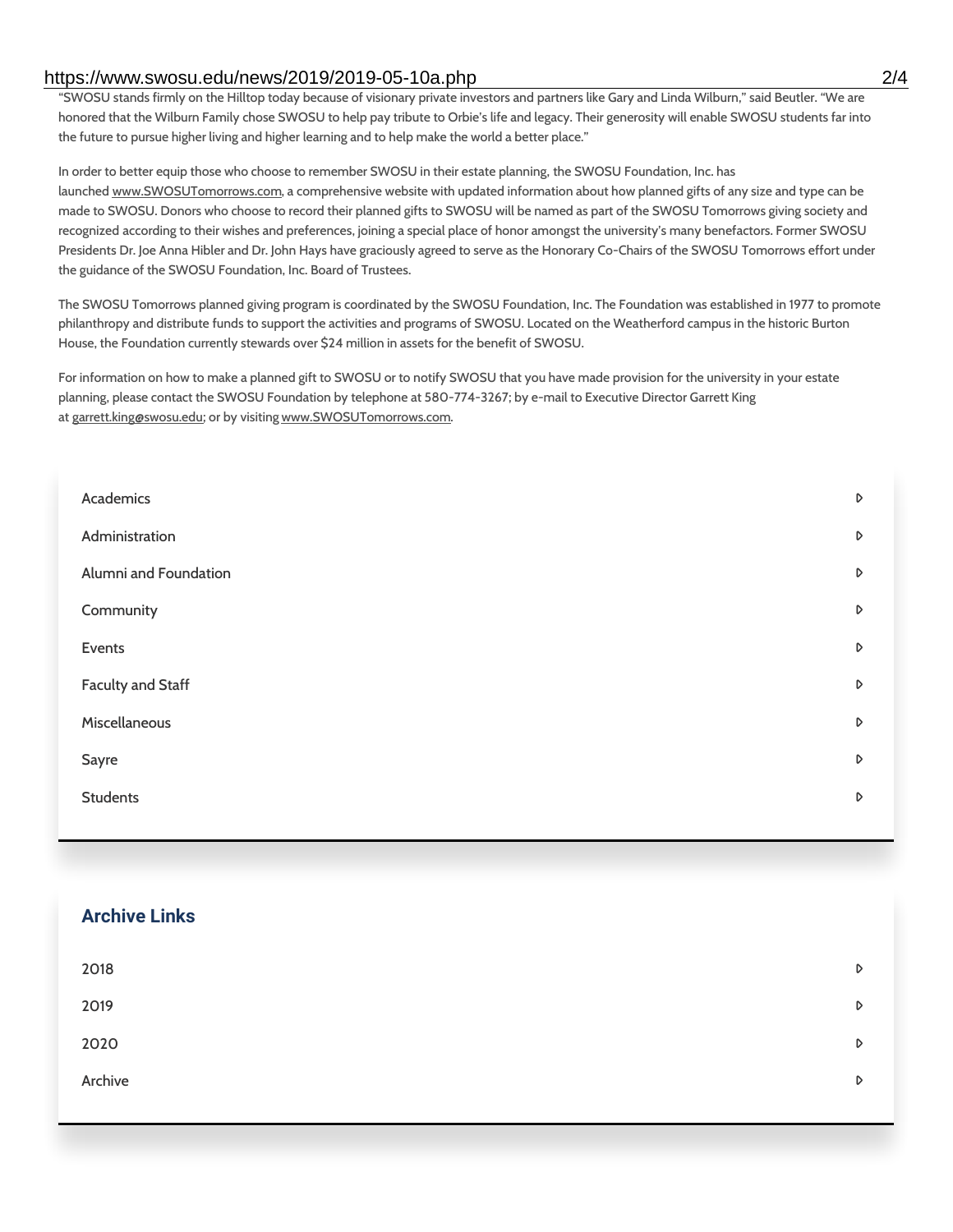

### Weatherford Campus

100 Campus Drive Weatherford, OK 73096

## Sayre Campus

409 E Mississippi Ave Sayre, OK 73662

fyoth

Connect to Us

Contact [Information](https://www.swosu.edu/about/contact.php)

[University/Facility](https://www.swosu.edu/about/operating-hours.php) Hours

[Campus](https://map.concept3d.com/?id=768#!ct/10964,10214,10213,10212,10205,10204,10203,10202,10136,10129,10128,0,31226,10130,10201,10641,0) Map

Give to [SWOSU](https://standingfirmly.com/donate)

Shop [SWOSU](https://shopswosu.merchorders.com/)



**[Directory](https://www.swosu.edu/directory/index.php)** 

[Calendar](https://eventpublisher.dudesolutions.com/swosu/)

[Apply](https://www.swosu.edu/admissions/apply-to-swosu.php)

[GoSWOSU](https://qlsso.quicklaunchsso.com/home/1267)

[Jobs@SWOSU](https://swosu.csod.com/ux/ats/careersite/1/home?c=swosu)